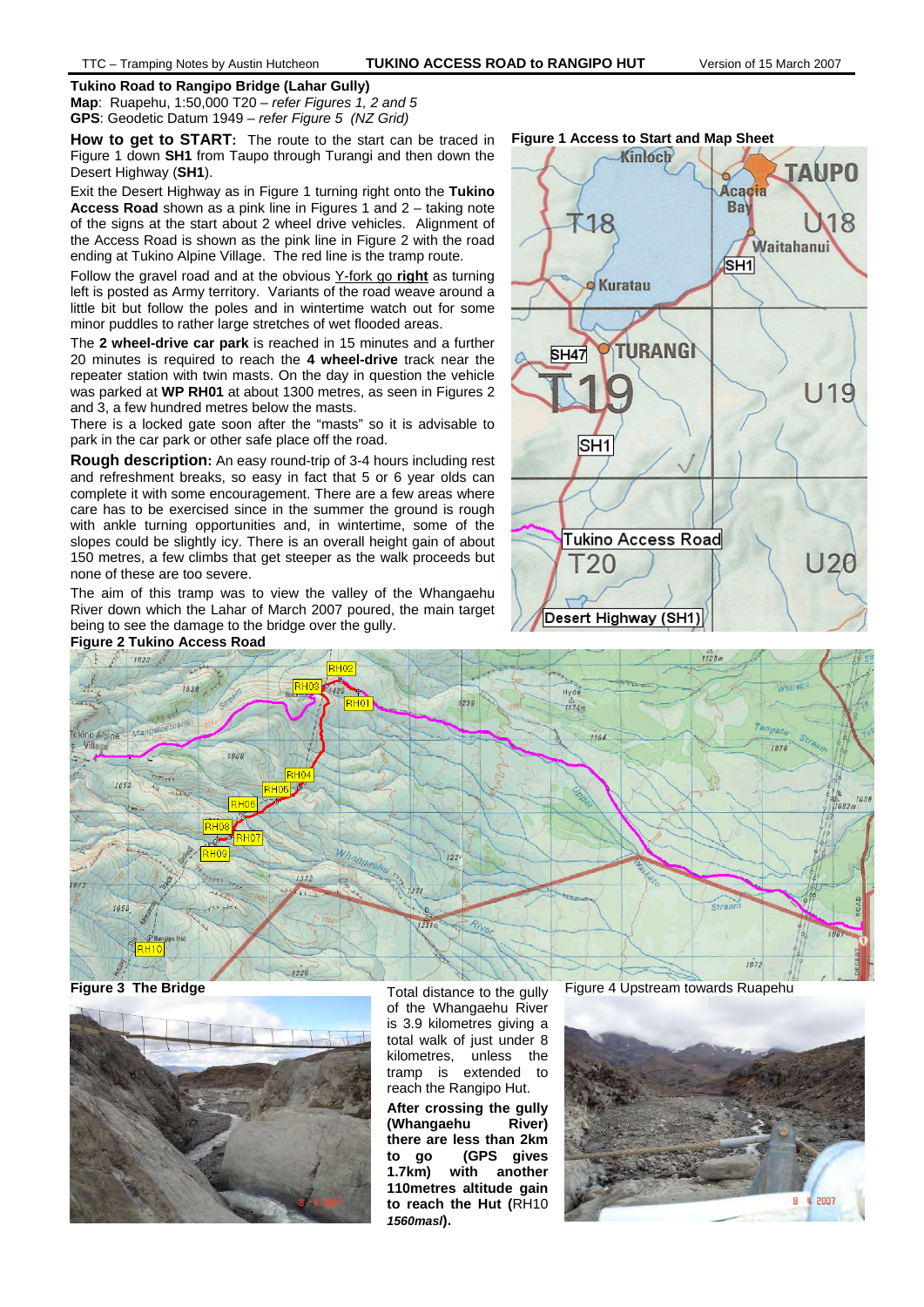**RH02** 

**Detail:** The Tukino Access Road leads to the Tukino Alpine Village which previously was a ski centre; you will see some of the huts or lodges from the Round-the-Mountain track as the walk proceeds. Due to "not the best skiing conditions or access" the area has now been taken over for use for Outward Bound or outdoor skills and training for youngsters.

From the suggested car park (**RH01** *1321mas*l) walk up the road to the radio masts **(RH02** *1345masl*). Stay on the road heading in a WSW direction for 5 minutes to where the "Round-the-Mountain" track crosses the road **(RH03***1351masl*) and turn left off the road onto the well sign-posted track heading off in a SE direction.

As can be seen in Figure 3 the present track does not quite follow the line of the mapped track and it does "wiggle" about a little bit but basically heads SSW crossing a few minor stream lines on the way. In Figure 3 the red line is the GPS trace and lies to the east of the mapped track.

Within 35 minutes the first of the larger stream (**RH04** *1376masl*) line is crossed and the track follows then runs parallel to a minor, sandy stream bed to climb up onto the next crest or ridge.

Figure 5 Extract of Map with Critical Waypoints Figure 7 Round-the-Mountain Track Crossing

**RH07** 

**RH08** 

RH<sub>09</sub>

**RH10** 

2737434

2737267

2737230

2736302

6209640

6209608

6209581

6208276

1461

1455

1449

1560

Rangipo Hut

### GaRH<sub>03</sub> 1536 Hocked ∍но langatoetoenu 1600  $RH04$  $\tau_{\text{Hm}}$ R HAR 1516  $RH08$ Whangae **HOS**  $1372$  $130$ **Rangipo Hut** RH10 Northing Altiml Description Name<sup>1</sup> Easting Park on N side of Tukino Access Road 200m before radio masts **RH01** 2739283 6211653 1321 2739036 6211792 Badio masts on Tukino Access Boad 5 min from car BH02 1345 **RH03** 2738828 6211721 Junction with Round-the-Mountain track on Tukino Access Road 5 minutes wsw from masts 1351 **RH04** Into first sizeable gully after 35 minutes on the Round-the-Mountain track (RMT) 2738433 6210320 1376 **RH05** 2738107 6210125 1432 Scroggin stop 1 hour 10 minutes along the RMT Whangaehu River tributary with steeper, rougher slopes 1:10 minutes along the RMT and 1:25 from car **RH06** 2737637 6209914 1409

First Lahar warning sign above Lahar Gully (Whangaehu River)

Lahar sign and view of Lahar Gully plus Rangipo Bridge (1 hour 40 min walk)

CLosed entrance of Rangipo Bridge as damaged by Lahar of March 2007







**Figure 8 Warning Sign Lahar Gully** 



Figure 9 Rock Bridge over Gully



The well poled track can be seen a fair distance ahead most of the time as it winds its way up and down through the various stream lines. After about 1 hour 10 minutes the footing gets a bit rougher and loose whilst the slope down into one of the tributaries **(RH06** *1409masl***)** of the Whangaehu is steeper than previously. Once cresting the far side of this valley the first of the "Lahar" warning signs is encountered – this sign may be out of date now but it is a good historical marker **(RH07** *1461masl***).** 

**A few minutes later there is a second sign (RH08** *1455mas*l) with a good view of the Lahar gully (Whangaehu River valley) and the damaged bridge – this point being reached within about 1 hour 40 minutes of leaving the car park.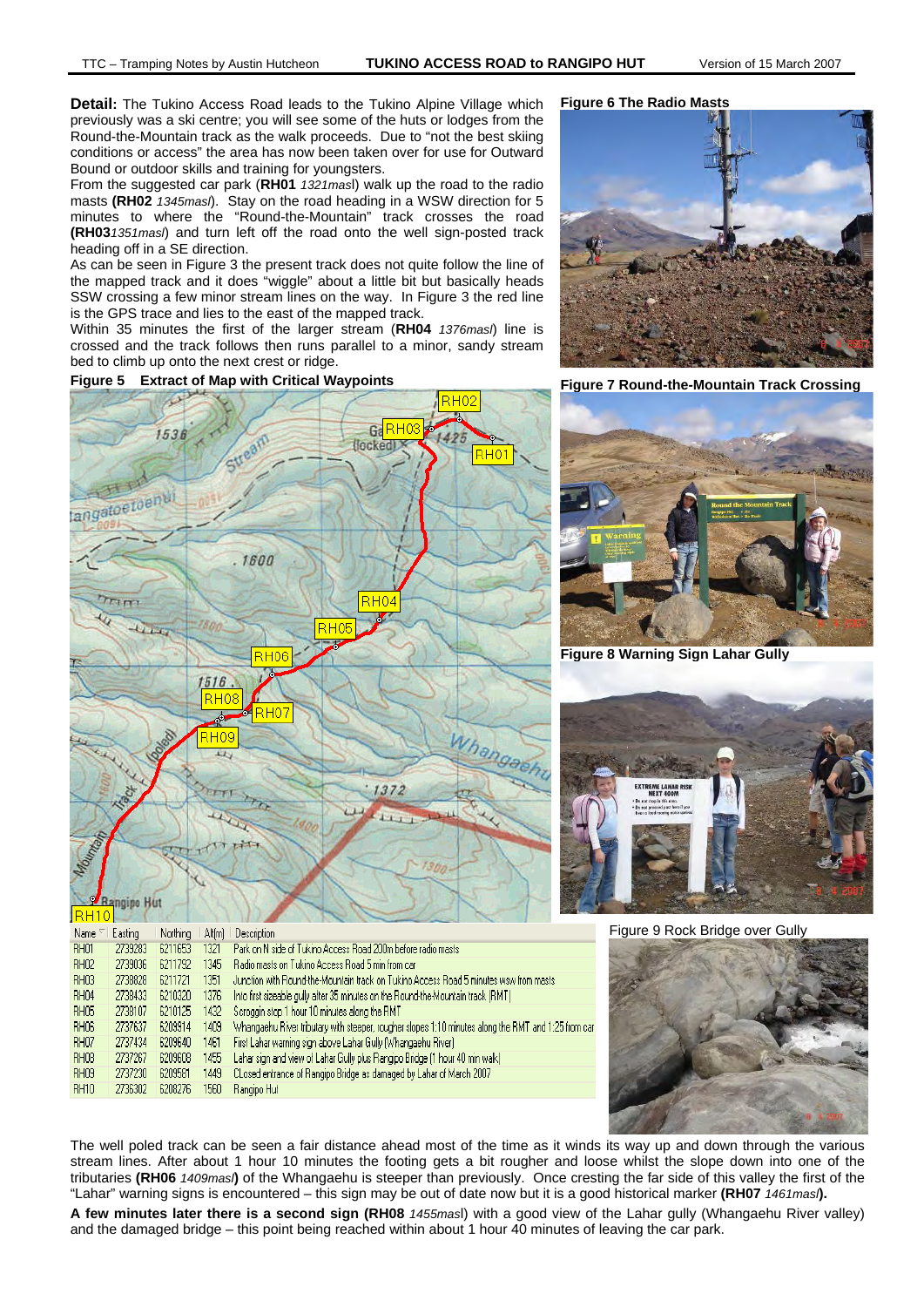

**Figure 10 Bridge over Whangaehu River** As can be seen in Figure 8 the bridge was closed in the aftermath of the Lahar and trampers continuing on to the Rangipo Hut (Refer Figure 3) had to either use the rock bridge as seen in Figure 9 or walk upstream some meters and ford the river.

> The section of track shown in Figure 3 from the bridge to the Rangipo Hut has not been checked for realignment by GPS and the track is the one shown on the map.

## **Notes:**

- **GPS** Garmin Summit on **Geodetic datum 1949** with good signal
- **WP =** Waypoint as taken by GPS unit
- **masl** = metres above sea level (*as recorded by GPS unit and may not agree exactly with map spot heights*)

# **TTC Walks and Tramps**

| <b>Name</b>                           | Map                                     | <b>Notes</b> | <b>Rough description</b>                                                                                                                                                             |
|---------------------------------------|-----------------------------------------|--------------|--------------------------------------------------------------------------------------------------------------------------------------------------------------------------------------|
| <b>Bridge to Nowhere</b>              | 260-R19 and R20                         | Feb 2007     | A thought provoking tramp of two nights and three days through the area settled after World War 1 by<br>eturning soldiers who were allocated the land as a reward for their efforts. |
| Castle Hill Rock                      | 260-T20 - Ruapehu                       | Mar 2005     | Fairly easy five hour round trip with coffee / tea and lunch stop on fairly good footpaths, slightly overgrown<br>in places with moderate slopes to summit walk with good views.     |
| Foxglove Clearing via<br>Dooley's Hut | 260-U19 Kaimanawa                       | Jan 2007     | A moderate walk of about 4 hours including rest and refreshment stops which is best attempted in the<br>company of someone who knows the area and tracks.                            |
| Kerosene Can Knob                     | 260-U19 - Kaimanawa                     | June 2006    | A moderate walk of about 5 hours "in the woods" with the highlight being a rusty kerosene can hanging<br>from a tree on the top of a ridge in the Kaimanawas.                        |
| Dooley's Hut                          | 260-U19 - Kaimanawa                     | Oct 2006     | A moderate walk of about 5 to 5:30 hours which is best attempted in the company of someone who knows<br>the area and tracks.                                                         |
| Horopito                              | 260-S20 - Okahune                       | Oct 2006     | A walk of two distinct halves of about 5 hours to 5:30 minutes on a pretty rough track in places, especially<br>near the start of the tramp down into the first valley.              |
| Ketetahi Hut & Blue Lake              | 260-T19 - Tongariro                     | Aug 2005     | This tramp is moderate to fit depending on the variation that is done.                                                                                                               |
| Lahar Gully                           | 260-T20 Ruapehu                         | Nov 2006     | This is an easy walk of 3 - 4 hours that can be tackled when conditions dictate that walking at altitude or<br>in exposed places should be avoided.                                  |
| Lake Surprise                         | 260-S20 - Okahune                       | Sep 2006     | A moderately stiff walk of 5 hours to 5:30 minutes on a pretty rough track in places, especially near the<br>start of the tramp down into the first valley.                          |
| Mangaehuehu Hut                       | 260-S20 - Okahune                       | Dec 2006     | This is an easy in-and-out walk of 12.7km distance taking 4 - 5 hours including rest and lunch stops. The<br>path is part of the Round The Mountain track                            |
| <b>Mount Tihia</b>                    | 260-T19 Tongariro                       | Aug 2005     | An easy to moderate walk with somewhat of a steep start from a car park at the side of SH47 only a few<br>kilometres out of Turangi.                                                 |
| Mount Tihia Circuit                   | 260-T19 Tongariro                       | Sept 2006    | A long walk not to be undertaken lightly or without having someone along who knows just where they are<br>going and reliable navigation skills.                                      |
| Okataina Walkway                      | 260-V16 Tarawera                        | Sept 2006    | This can be a long walk as it can take 3 to 3:30 minutes one way down Lake Okataina, hence you could<br>be looking at 7 hours if you do full length in and out.                      |
| Pinnacles Hut & Pinnacles             | 260-T12 Thames                          | Aug 2005     | A long moderate / fit (8:30 minutes) walk from Kaueranga Hut to the Pinnacles via the Pinnacle Hut,<br>Dancing Camp Dam, Hydro Camp and Billy Goat Landing.                          |
| Punchy's Road                         | 260 - U19 Kaimanawa                     | Aug 2005     | A moderate, adventurous outing on this mainly uncharted tramp to slowly build up a circular walk passing<br>through Merrilies Clearing for the future.                               |
| Pureora & Bog Inn Hut                 | 260 - T17 Whakamaru                     | Aug 2005     | An easy to moderate, muddy, slightly tricky tramp of 5 hours using the Link Track which passes between<br>Titiraupenga and Pureora then down to Bog Inn Hut in Kakaho Forest Park    |
| Rapurapu Kauri                        | 260-T15 Putaruru                        | Jun 2005     | This was first attempt at a new easy walk and, due to circumstances, little detail is available.                                                                                     |
| Scoria Flats to Whakapapa             | 260 - T20 Okahune                       | Aug 2005     | An easy to moderate A to B walk of 5 to 6 hours using part of the round the mountain track and passing<br>by the Whakapapaiti Hut.                                                   |
| Silica Rapids                         | 260-S20 Okahune                         | Jul 2005     | An easy 2 hour out and back or circular walk on a well formed track through Montane forest (beech /<br>silver birch for the Europeans) to Silica Rapids                              |
| Tama Lake & Taranaki<br>Stream        | 260-T19 Tongariro and<br>T20, S19 & S20 | May 2005     | A long, moderate circular walk in the moderate to fit category lasting about six and a half hours which<br>starts and ends at the Chateau in Whakapapa.                              |